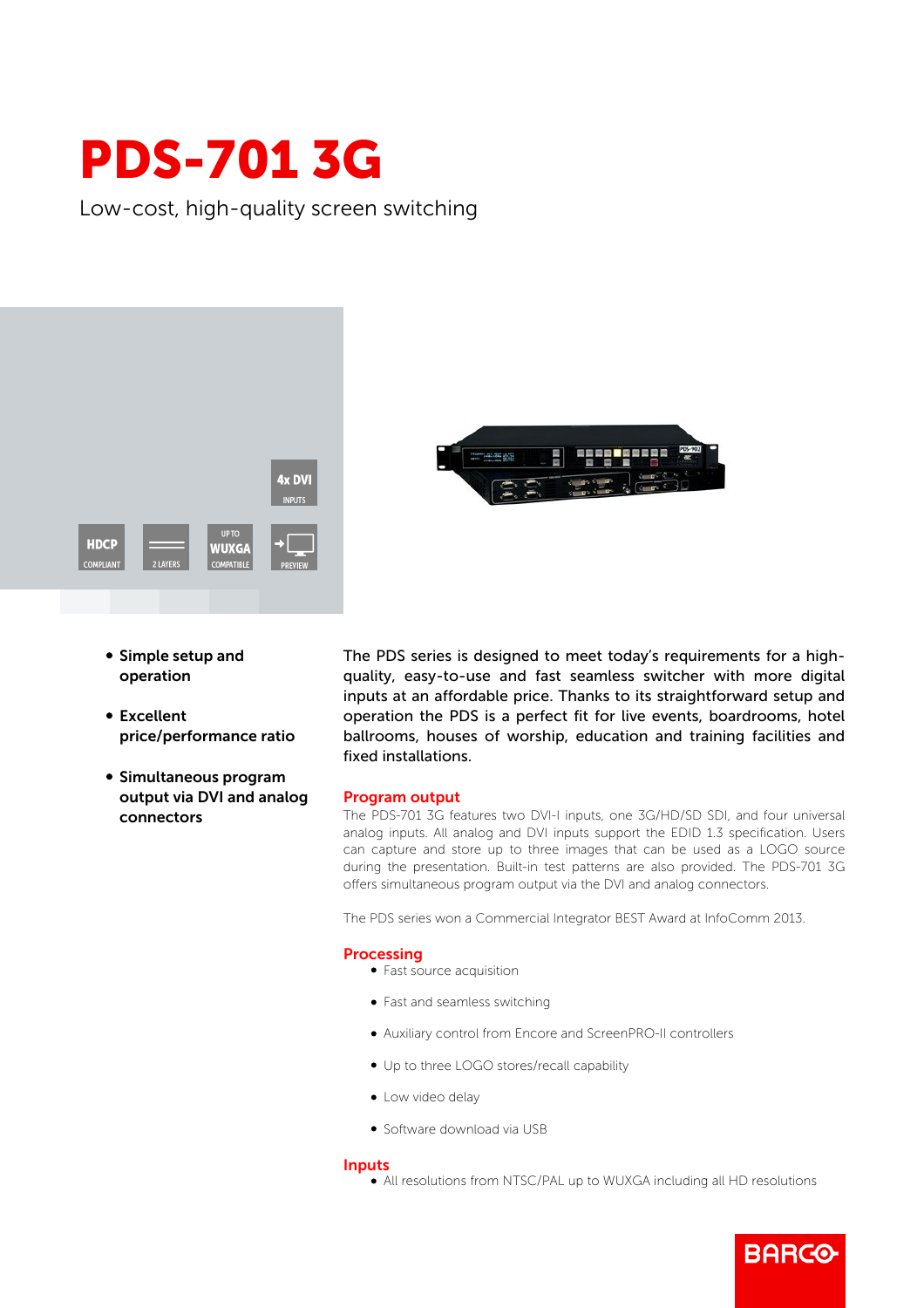- b EDID support for analog and DVI sources
- DVI, analog, SDI 3G/HD/SD and BarcoLink
- HDCP 1.0 support for all DVI sources

## Preview and program outputs

- All progressive resolutions from 480p up to WUXGA/HD
- b DVI, analog, SDI 3G/HD/SD and BarcoLink
- Full screen outputs and PIPs
- · Dual PIP mode
- 9x2 Matrix mode
- Zoom and Stretch fit modes
- Supports HDCP compliant displays
- $\bullet$  Built-in test patterns
- Independent resolutions for program and preview outputs

## **Mechanical**

- Auto ranging power supply
- Slim 1 RU height
- Width: 19" rack